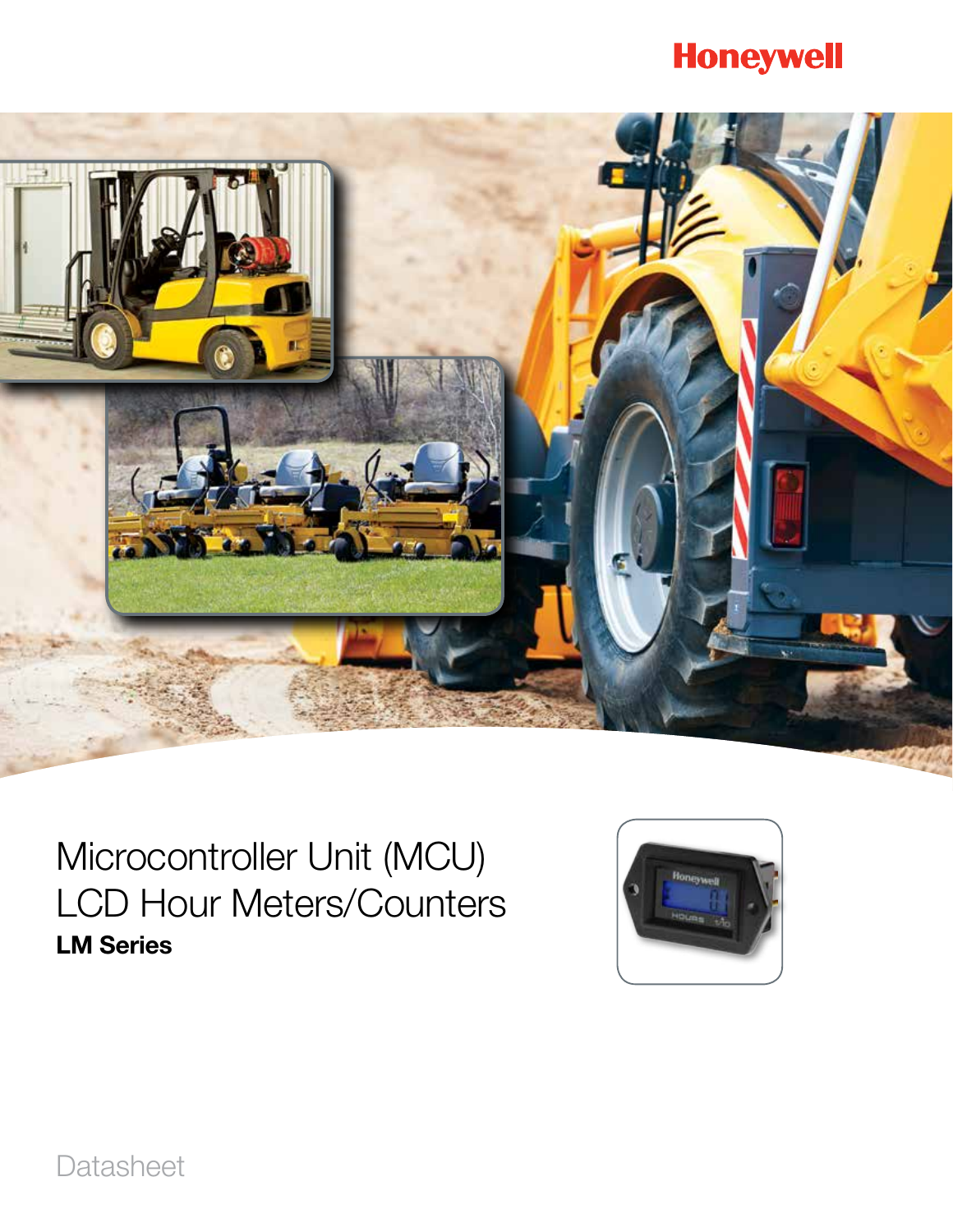## LM Series Microcontroller Unit (MCU) LCD Hour Meters/Counters

Honeywell's MCU (microcontroller unit) LCD (liquid crystal display) Hour Meters and Counters, LM Series, are sealed digital instruments designed to monitor and record elapsed running time, normally displayed in hours and tenths of hours. These devices are used to log running time of equipment or counts of equipment use for potential use in transportation applications to assure proper maintenance of expensive machines or systems, as well as warranty claims and rental-use tracking. This maintenance typically involves replacing, changing, or checking parts, belts, filters, oil, and lubrication of heavy duty equipment, or running condition of engines, motors, and blowers, to name a few.

These devices can feature up to a 40-year memory data retention (without power) to provide customers with a long data retention capability within their desired application. The large 7 mm display eases readability and offers backlight options and a running indicator. Sealing to IP67 (front)/IP66 (rear) designed to provide enhanced durability. The hour meter also features a long reset time to offer customers the protection against malfunction of reset.

The LM Series offers customization options including the customer's logo, Honeywell logo, or a black face, as well as numerous customizable bezel options.

### *What makes our hour meters/counters better?*

- **•** Backlighting and large display ease readability
- **o** IP67 (front) and IP66 (rear) rating provides enhanced durability
- **O** Longer reset time can minimize the possibility of a reset malfunction
- **o** Multiple bezel options allow for different aesthetic looks and accommodates various space requirements
- **O** Optional bending terminal blades allow for use where space is at a premium

### *Manufactured for harsh, rugged environments*

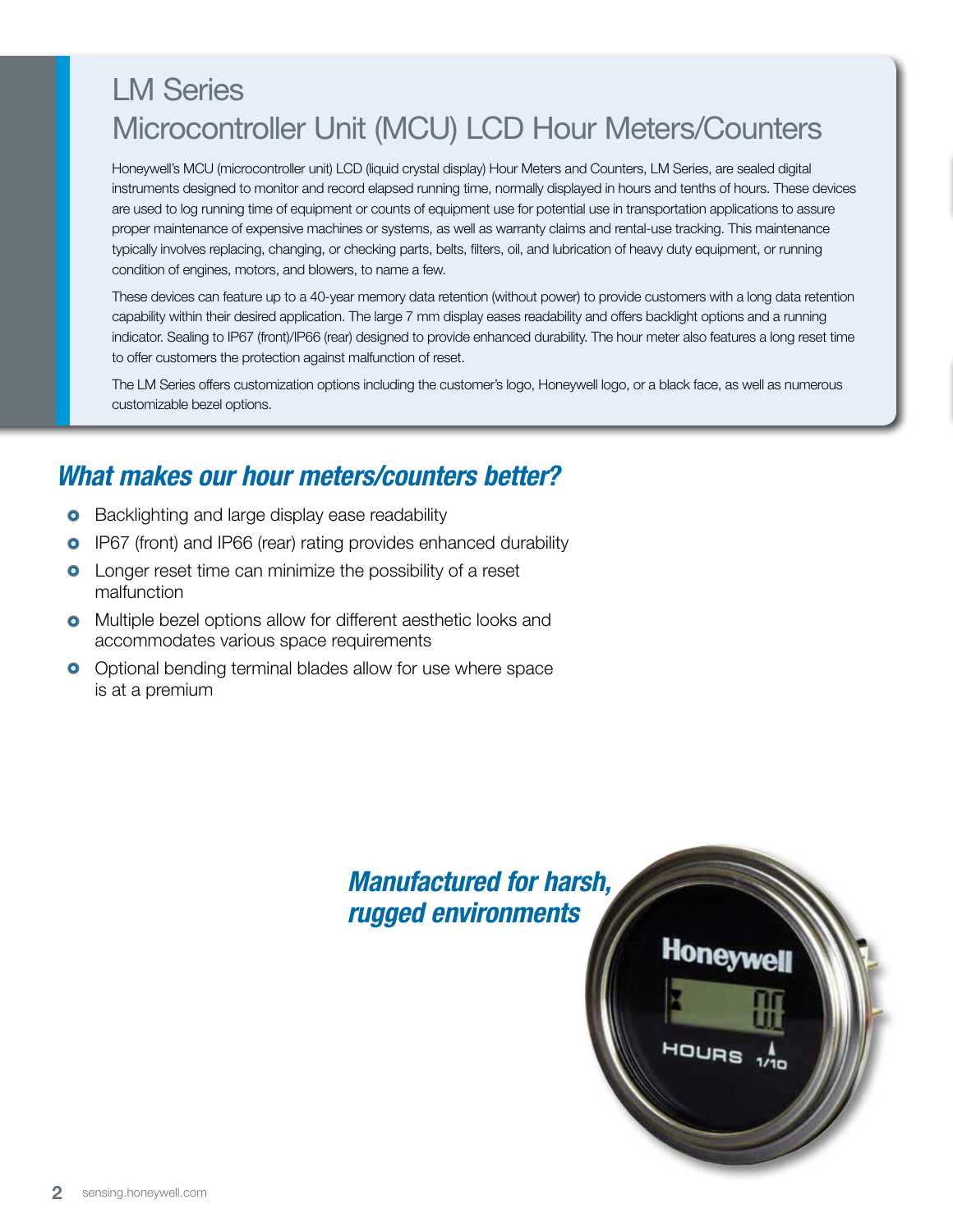### **Features** and Benefits

#### EASY TO READ

The large 7 mm display on LM Series hour meters/counters eases readability and offers options of backlight and running indicators.

### *Great for tracking rental product use!*

#### RELIABLE AND DURABLE

The LM Series' IP67 (front)/IP66 (back) environmental sealing creates a rugged package design well suited for harsh environments. The mounting assembly's durable design helps make installation accurate and efficient. Their shock and vibration resistance allows for use in a wide variety of heavy-duty applications.

### *Up to 40 years of data retention without power!*

#### **CUSTOMIZABLE**

LM Series hour meters/counters can be customized with the customer's logo, as well as numerous customizable bezel options. Meters are offered with two function types: hour meter (measures time) or counter (measures number of instances, starts, etc.). Optional bending terminal blades allow for use where space is at a premium.

### Potential Applications



#### **TRANSPORTATION**

Monitors and records elapsed running time in

- Agricultural vehicles
- **Blowers**
- **Engines**
- Heavy-duty construction vehicles
- Heavy-duty trucks
- Material-handling equipment
- **Mowers**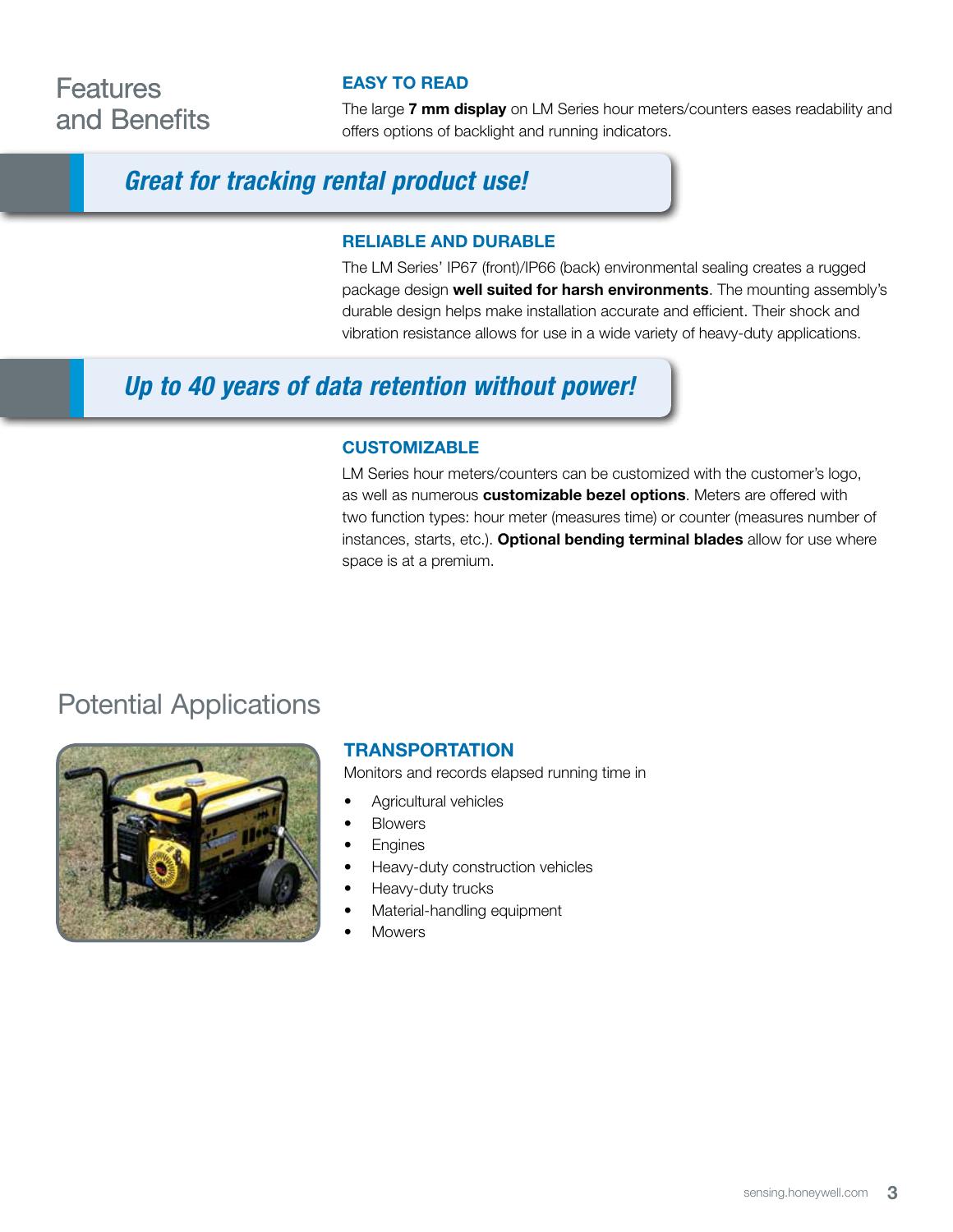Table 1. Specifications

| <b>Characteristic</b>      | <b>Parameter</b>                                                          |
|----------------------------|---------------------------------------------------------------------------|
| Digital range hours        | 0 to 99,999.9 hours with auto turn over                                   |
| Digital range counts       | 0 to 999,999 counts with auto turn over                                   |
| Digital height             | 7 mm                                                                      |
| Backlight color (optional) | blue                                                                      |
| View angle                 | 12 o'clock                                                                |
| Running indicator          | yes                                                                       |
| Accuracy                   | $\pm 200$ ppm/hour                                                        |
| Operating voltage range    | 9 V to 64 V dc/ac (50 Hz to 500 Hz); 50 Hz for counter enable             |
| Sealing                    | IP67 (front); IP66 (back)                                                 |
| Shock                      | 55 g per SAE J1378; 75 g per MIL-M-3917D                                  |
| Vibration                  | 20 g per SAE J1378; 10 g per MIL-M-3917D                                  |
| Humidity                   | 95 % non-condensing at 38 °C [100.4 °F]                                   |
| Operating temperature      | -40 °C to 85 °C [-40 °F to 185 °F]                                        |
| Storage temperature        | -50 °C to 90 °C [-58 °F to 190 °F]                                        |
| Transient immunity         | load dump - yes                                                           |
|                            | $inductive - ves$                                                         |
|                            | $EMI - yes$                                                               |
|                            | reverse polarity $-$ yes                                                  |
| Power consumption          | 0.8 mA @ 12 Vdc                                                           |
| Panel mounting             | multiple options, dependent upon bezel shape                              |
| Start time                 | $<$ 1 s; if including all "8" check, then $>$ 1 s                         |
| Material - case            | Makroblend <sup>®</sup>                                                   |
| Material - lens            | Lexan <sup>®</sup>                                                        |
| Case depth                 | 1.35 in (including terminals)                                             |
| Termination                | 1/4 in blade (straight and bending); 3/16 in blade (straight and bending) |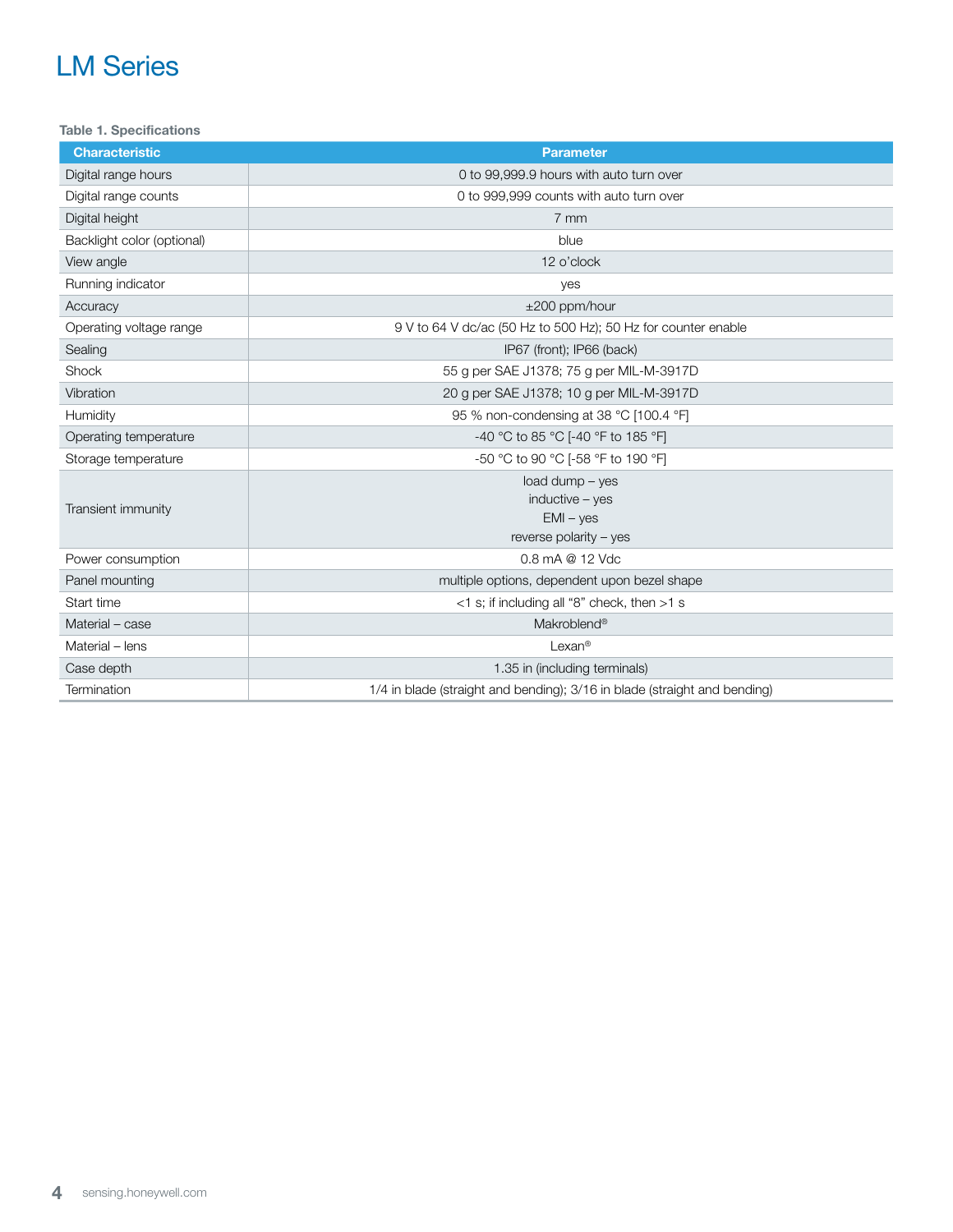## Microcontroller Unit (MCU) LCD Hour Meters/Counters

#### PRODUCT NOMENCLATURE



#### Table 2. Modification Codes

| <b>Modification</b><br>Code | <b>Product</b><br><b>Shape</b>     | <b>Box/Meter Wrap/</b><br><b>Marking</b>           | <b>Hour Meter</b><br><b>Terminal</b><br><b>Wires</b> | <b>Fastenings</b>      | <b>Product Qty</b><br><b>Per Carton(s)</b> | <b>Instruction</b><br><b>Sheet Qty</b> |
|-----------------------------|------------------------------------|----------------------------------------------------|------------------------------------------------------|------------------------|--------------------------------------------|----------------------------------------|
| 11                          | Diamond,<br>Standard,<br>Rectangle | Bulk pack, no box<br>marking                       | 1 wire per                                           | Included               |                                            |                                        |
| 12                          |                                    |                                                    | terminal                                             | No fastenings included | 96 pieces per                              |                                        |
| 13                          |                                    |                                                    | No wires<br>included                                 | Included               | carton                                     |                                        |
| 14                          |                                    |                                                    |                                                      | No fastenings included |                                            |                                        |
| 21                          | Diamond,<br>Standard,              | Box per product,<br>box marked with<br>part number | 1 wire per<br>terminal                               | Included               |                                            | 24                                     |
| 22                          |                                    |                                                    |                                                      | No fastenings included | 24 pieces per                              |                                        |
| 23                          | Rectangle,                         |                                                    | No wires                                             | Included               | carton                                     |                                        |
| 24                          | Round                              |                                                    |                                                      | included               | No fastenings included                     |                                        |
| 31                          | Round                              |                                                    | 1 wire per                                           | Included               |                                            |                                        |
| 32                          |                                    | Bulk pack, no box<br>marking                       | terminal                                             | No fastenings included | 48 pieces per                              |                                        |
| 33                          |                                    |                                                    | No wires                                             | Included               | carton                                     |                                        |
| 34                          |                                    |                                                    | included                                             | No fastenings included |                                            |                                        |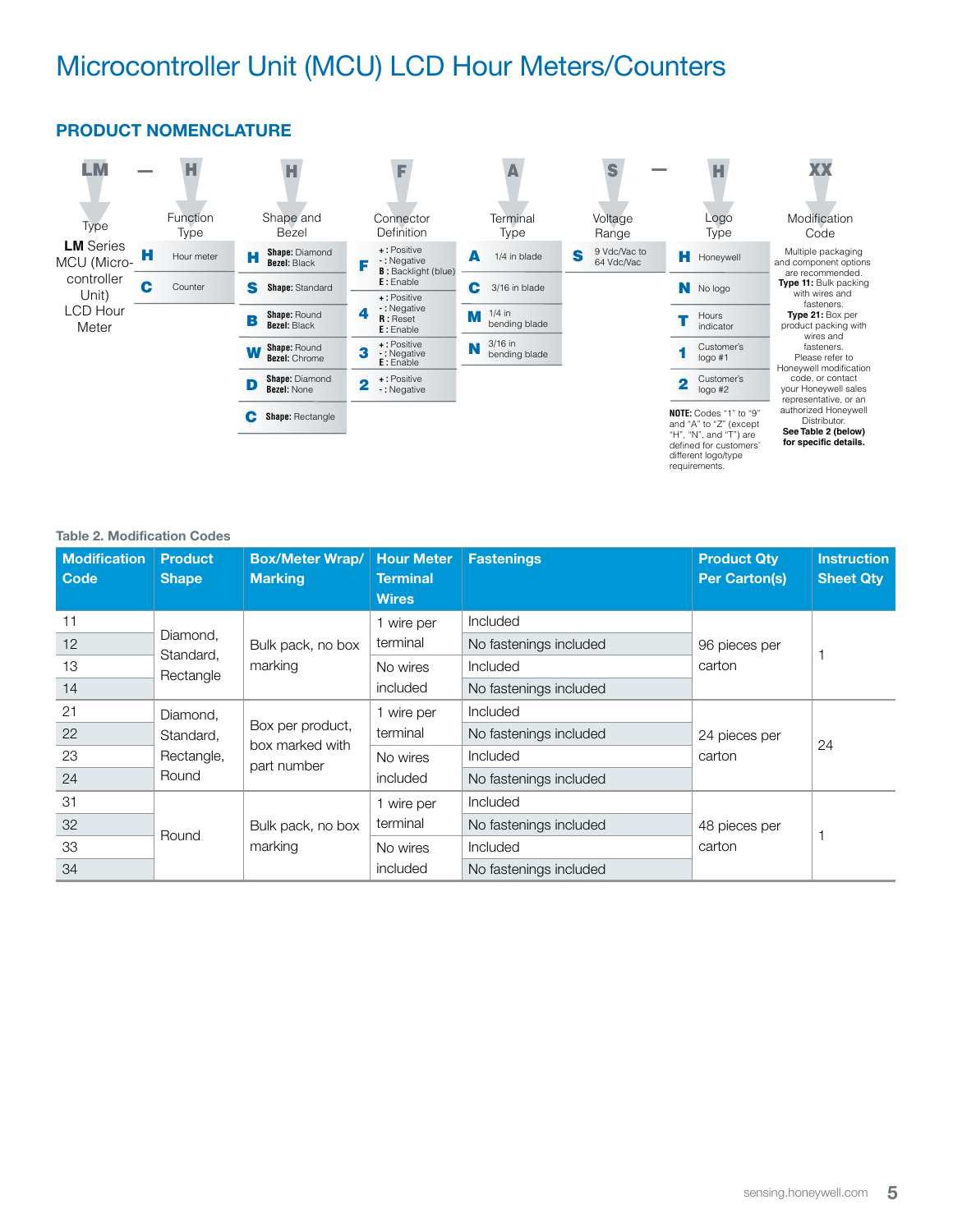#### LM SERIES ORDER GUIDE

|  | <b>Catalog Listing</b> | <b>Function</b>   | <b>Shape</b> | <b>Bezel</b>             | <b>Connectors</b>         | <b>Terminal</b><br><b>Type</b> | <b>Logo</b> |
|--|------------------------|-------------------|--------------|--------------------------|---------------------------|--------------------------------|-------------|
|  | LM-CS3CS-N11           | Counter           | Standard     |                          | 3                         | 3/16 in blade                  | None        |
|  | LM-CS3CS-N13           | Counter           | Standard     |                          | 3                         | 3/16 in blade                  | None        |
|  | LM-CS3CS-N21           | Counter           | Standard     | $\qquad \qquad -$        | 3                         | 3/16 in blade                  | None        |
|  | LM-CS3CS-N22           | Counter           | Standard     | $\qquad \qquad -$        | $\ensuremath{\mathsf{3}}$ | 3/16 in blade                  | None        |
|  | LM-CS3CS-N23           | Counter           | Standard     | $\qquad \qquad -$        | 3                         | 3/16 in blade                  | None        |
|  | LM-CS4AS-N11           | Counter           | Standard     |                          | 4 (reset)                 | 1/4 in blade                   | None        |
|  | LM-HB2AS-H31           | Hour Meter        | Round        | <b>Black</b>             | $\mathbf{2}$              | 1/4 in blade                   | Honeywell   |
|  | LM-HB3AS-H31           | Hour Meter        | Round        | <b>Black</b>             | 3                         | 1/4 in blade                   | Honeywell   |
|  | LM-HB4AS-H31           | Hour Meter        | Round        | <b>Black</b>             | 4 (reset)                 | 1/4 in blade                   | Honeywell   |
|  | LM-HC3CS-H11           | <b>Hour Meter</b> | Rectangle    |                          | 3                         | 3/16 in blade                  | Honeywell   |
|  | LM-HC3CS-H21           | Hour Meter        | Rectangle    |                          | 3                         | 3/16 in blade                  | Honeywell   |
|  | LM-HC3CS-H22           | Hour Meter        | Rectangle    | $\overline{\phantom{0}}$ | 3                         | 3/16 in blade                  | Honeywell   |
|  | LM-HD2AS-H11           | Hour Meter        | Diamond      | None                     | $\overline{2}$            | 1/4 in blade                   | Honeywell   |
|  | LM-HD2AS-N11           | Hour Meter        | Diamond      | None                     | $\mathbf{2}$              | 1/4 in blade                   | None        |
|  | LM-HD2AS-N21           | Hour Meter        | Diamond      | None                     | $\mathbf{2}$              | 1/4 in blade                   | None        |
|  | LM-HD2AS-N22           | Hour Meter        | Diamond      | None                     | $\mathbf{2}$              | 1/4 in blade                   | None        |
|  | LM-HD3AS-H11           | Hour Meter        | Diamond      | None                     | 3                         | 1/4 in blade                   | Honeywell   |
|  | LM-HD3AS-H13           | <b>Hour Meter</b> | Diamond      | None                     | 3                         | 1/4 in blade                   | Honeywell   |
|  | LM-HD3AS-N11           | Hour Meter        | Diamond      | None                     | 3                         | 1/4 in blade                   | None        |
|  | LM-HD4AS-H11           | <b>Hour Meter</b> | Diamond      | None                     | 4 (reset)                 | 1/4 in blade                   | Honeywell   |
|  | LM-HD4AS-N11           | Hour Meter        | Diamond      | None                     | 4 (reset)                 | 1/4 in blade                   | None        |
|  | LM-HH2AS-H11           | Hour Meter        | Diamond      | <b>Black</b>             | 2                         | 1/4 in blade                   | Honeywell   |
|  | LM-HH2AS-H21           | Hour Meter        | Diamond      | <b>Black</b>             | 2                         | 1/4 in blade                   | Honeywell   |
|  | LM-HH2AS-H22           | Hour Meter        | Diamond      | <b>Black</b>             | $\mathbf{2}$              | 1/4 in blade                   | Honeywell   |
|  | LM-HH2AS-N11           | Hour Meter        | Diamond      | <b>Black</b>             | 3                         | 1/4 in blade                   | None        |
|  | LM-HH3AS-H11           | Hour Meter        | Diamond      | <b>Black</b>             | 3                         | 1/4 in blade                   | Honeywell   |
|  | LM-HH3AS-H21           | Hour Meter        | Diamond      | <b>Black</b>             | 3                         | 1/4 in blade                   | Honeywell   |
|  | LM-HH3AS-H22           | Hour Meter        | Diamond      | <b>Black</b>             | $\ensuremath{\mathsf{3}}$ | 1/4 in blade                   | Honeywell   |
|  | LM-HH3AS-N11           | Hour Meter        | Diamond      | <b>Black</b>             | 3                         | 1/4 in blade                   | None        |
|  | LM-HH4AS-H11           | Hour Meter        | Diamond      | <b>Black</b>             | 4 (reset)                 | 1/4 in blade                   | Honeywell   |
|  | LM-HH4AS-H21           | Hour Meter        | Diamond      | Black                    | 4 (reset)                 | 1/4 in blade                   | Honeywell   |
|  | LM-HH4AS-H22           | Hour Meter        | Diamond      | Black                    | 4 (reset)                 | 1/4 in blade                   | Honeywell   |
|  | LM-HH4AS-N11           | Hour Meter        | Diamond      | <b>Black</b>             | 4 (reset)                 | 1/4 in blade                   | None        |
|  | LM-HHFAS-H11           | Hour Meter        | Diamond      | <b>Black</b>             | 4 (backlight)             | 1/4 in blade                   | Honeywell   |
|  | LM-HHFAS-H21           | Hour Meter        | Diamond      | <b>Black</b>             | 4 (backlight)             | 1/4 in blade                   | Honeywell   |
|  | LM-HHFAS-H22           | Hour Meter        | Diamond      | Black                    | 4 (backlight)             | 1/4 in blade                   | Honeywell   |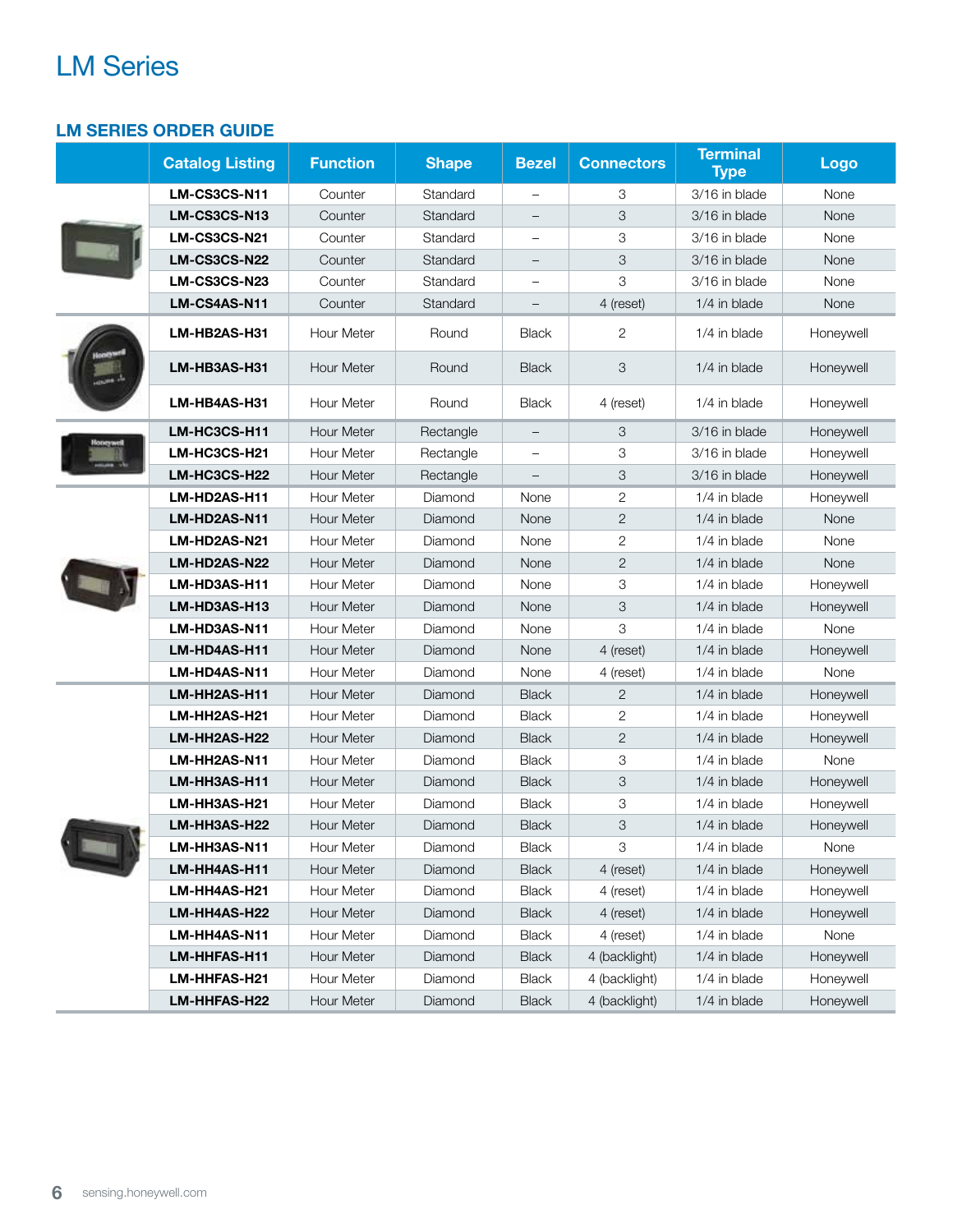# Microcontroller Unit (MCU) LCD Hour Meters/Counters

#### LM SERIES ORDER GUIDE, CONTINUED

|  | <b>Catalog Listing</b> | <b>Function</b>   | <b>Shape</b> | <b>Bezel</b>             | <b>Connectors</b> | <b>Terminal</b><br><b>Type</b> | Logo            |
|--|------------------------|-------------------|--------------|--------------------------|-------------------|--------------------------------|-----------------|
|  | LM-HS2AS-H11           | <b>Hour Meter</b> | Standard     | $\overline{\phantom{0}}$ | $\overline{2}$    | 1/4 in blade                   | Honeywell       |
|  | LM-HS2AS-H21           | <b>Hour Meter</b> | Standard     | $\overline{\phantom{m}}$ | $\overline{2}$    | 1/4 in blade                   | Honeywell       |
|  | LM-HS2AS-N21           | Hour Meter        | Standard     | $\overline{\phantom{0}}$ | $\overline{2}$    | 1/4 in blade                   | None            |
|  | LM-HS2AS-N22           | <b>Hour Meter</b> | Standard     | $\overline{\phantom{m}}$ | $\overline{2}$    | 1/4 in blade                   | <b>None</b>     |
|  | LM-HS2AS-T11           | Hour Meter        | Standard     | $\overline{\phantom{m}}$ | 2                 | 1/4 in blade                   | Hours indicator |
|  | LM-HS3AS-H11           | Hour Meter        | Standard     |                          | 3                 | 1/4 in blade                   | Honeywell       |
|  | LM-HS3AS-H21           | <b>Hour Meter</b> | Standard     | $\overline{\phantom{0}}$ | 3                 | 1/4 in blade                   | Honeywell       |
|  | LM-HS3CS-N11           | <b>Hour Meter</b> | Standard     | -                        | 3                 | 3/16 in blade                  | <b>None</b>     |
|  | LM-HS4AS-H11           | Hour Meter        | Standard     | $\overline{\phantom{0}}$ | 4 (reset)         | 1/4 in blade                   | Honeywell       |
|  | LM-HSFAS-H11           | <b>Hour Meter</b> | Standard     |                          | 4 (backlight)     | 1/4 in blade                   | Honeywell       |
|  | LM-HW2AS-H31           | Hour Meter        | Round        | Chrome                   | $\overline{2}$    | 1/4 in blade                   | Honeywell       |
|  | LM-HW3AS-H31           | Hour Meter        | Round        | Chrome                   | 3                 | 1/4 in blade                   | Honeywell       |
|  | LM-HW4AS-H31           | Hour Meter        | Round        | Chrome                   | 4 (reset)         | 1/4 in blade                   | Honeywell       |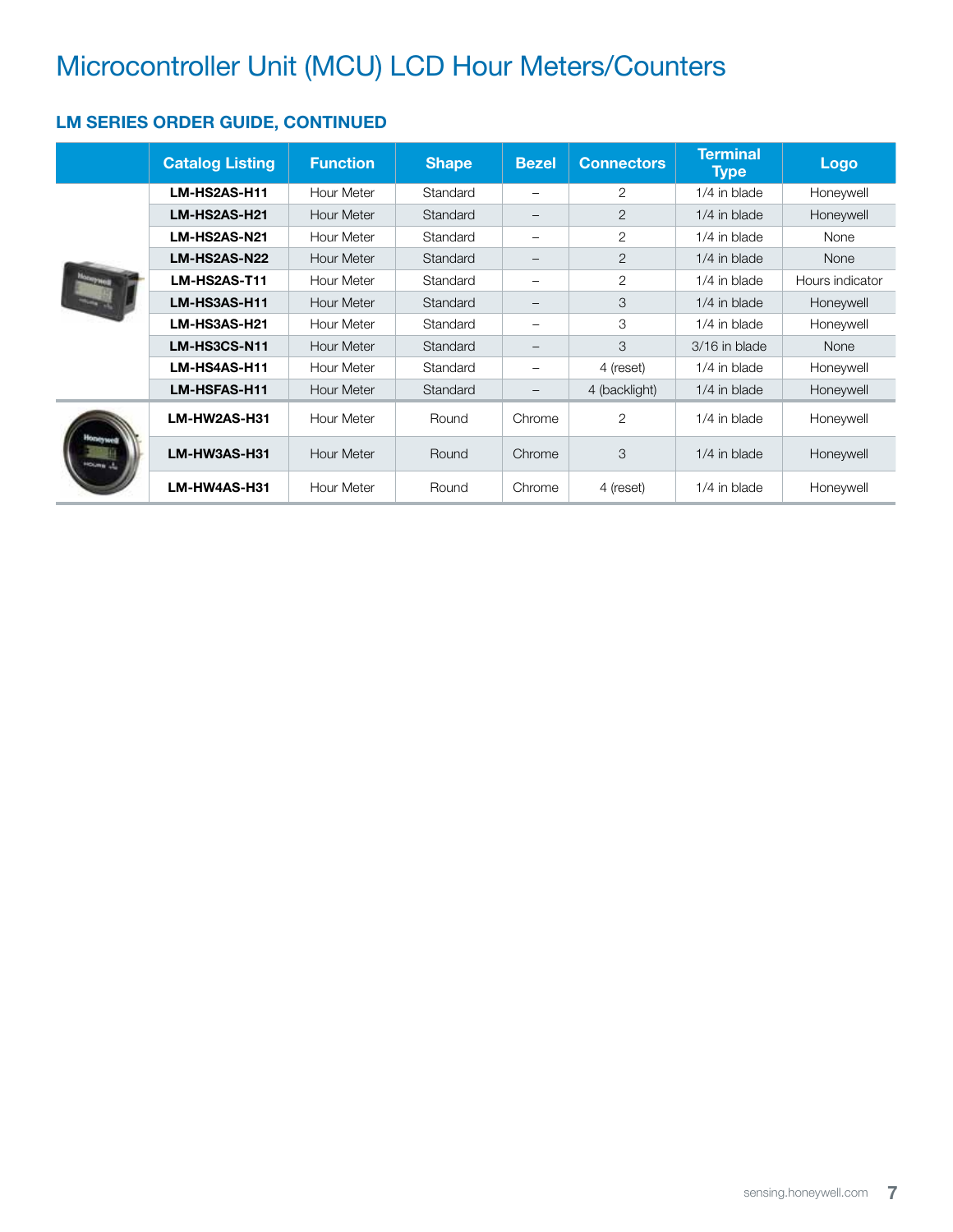#### DIMENSIONAL DRAWINGS

Figure 1. Diamond-Shaped Hour Meter Dimensions



TERMINALS TO ACCEPT GM TERMINAL 2962447 AND GM CONNECTOR 2962448 OR EQUIVALENT.

Figure 2. Standard-Shaped Hour Meter Dimensions



TERMINALS TO ACCEPT GM TERMINAL 2962447 AND GM CONNECTOR 2962448 OR EQUIVALENT.





LABEL PRINTING: PART NO, VOLTAGE, DATE CODE, UL RECOGNIZED SYMBOL WITH (FILE NO) XXXXXX & CE SYMBOL, MAX POWER, PRODUCING AREA SHOULD BE PRINTED ON LABEL.

TERMINALS TO ACCEPT GM TERMINAL 2962447 AND GM CONNECTOR 2962448 OR EQUIVALENT.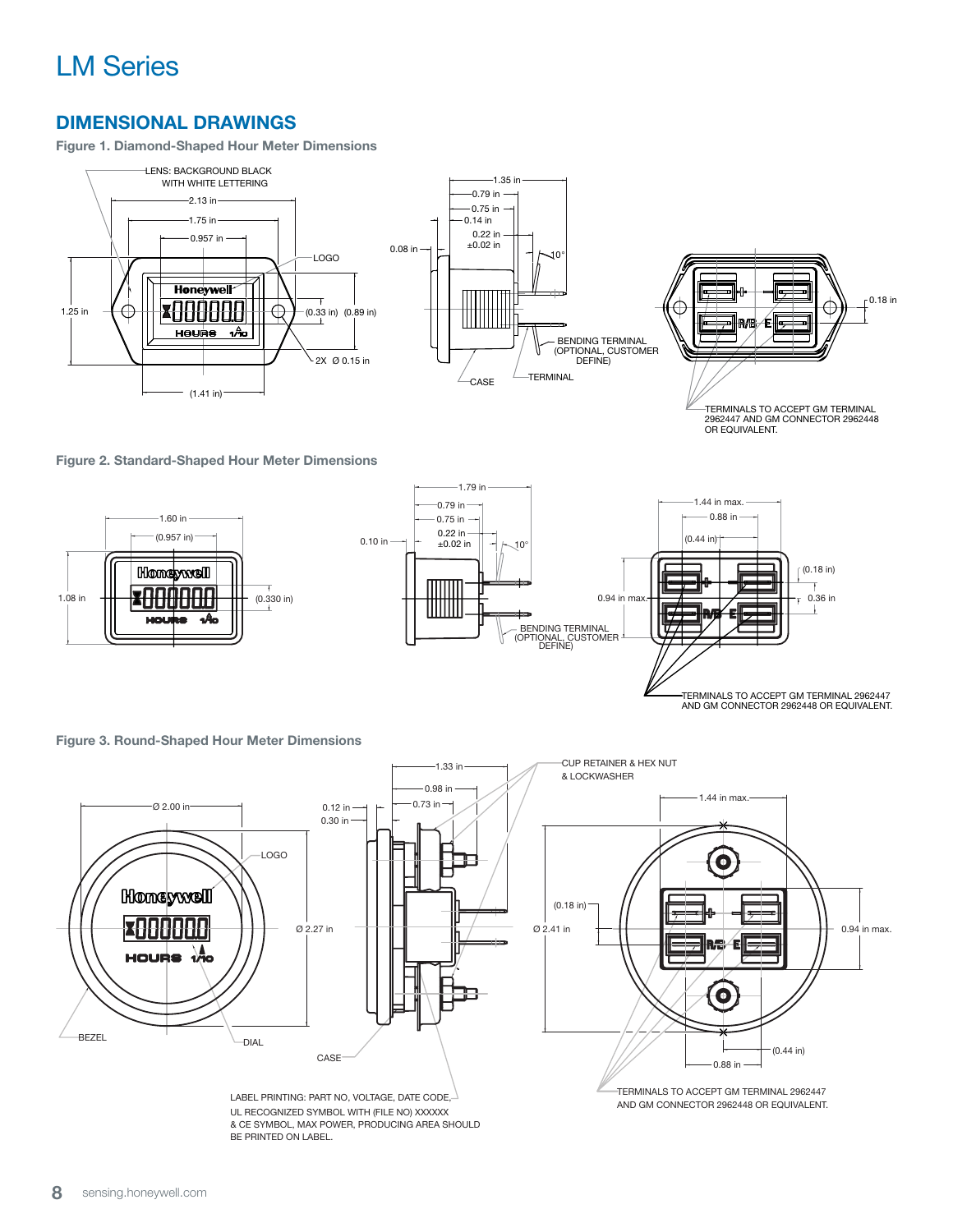#### Microcontroller Unit (MCU) LCD Hour Meters/Counters Hour ers/C  $\mathbf{S}$

Figure 4. Rectangle-Shaped Hour Meter Dimensions



### Figure 5. Diamond-Shaped (No Bezel) Hour Meter Dimensions



WITHOUT BEZELD

### $\bullet$  CAUTION

Be cautious when working around and connecting to the LM Series' terminals, especially those other than the positive terminal (+) as there is no eletrical protection on the negative (-), reset, enable, and/or backlight terminals.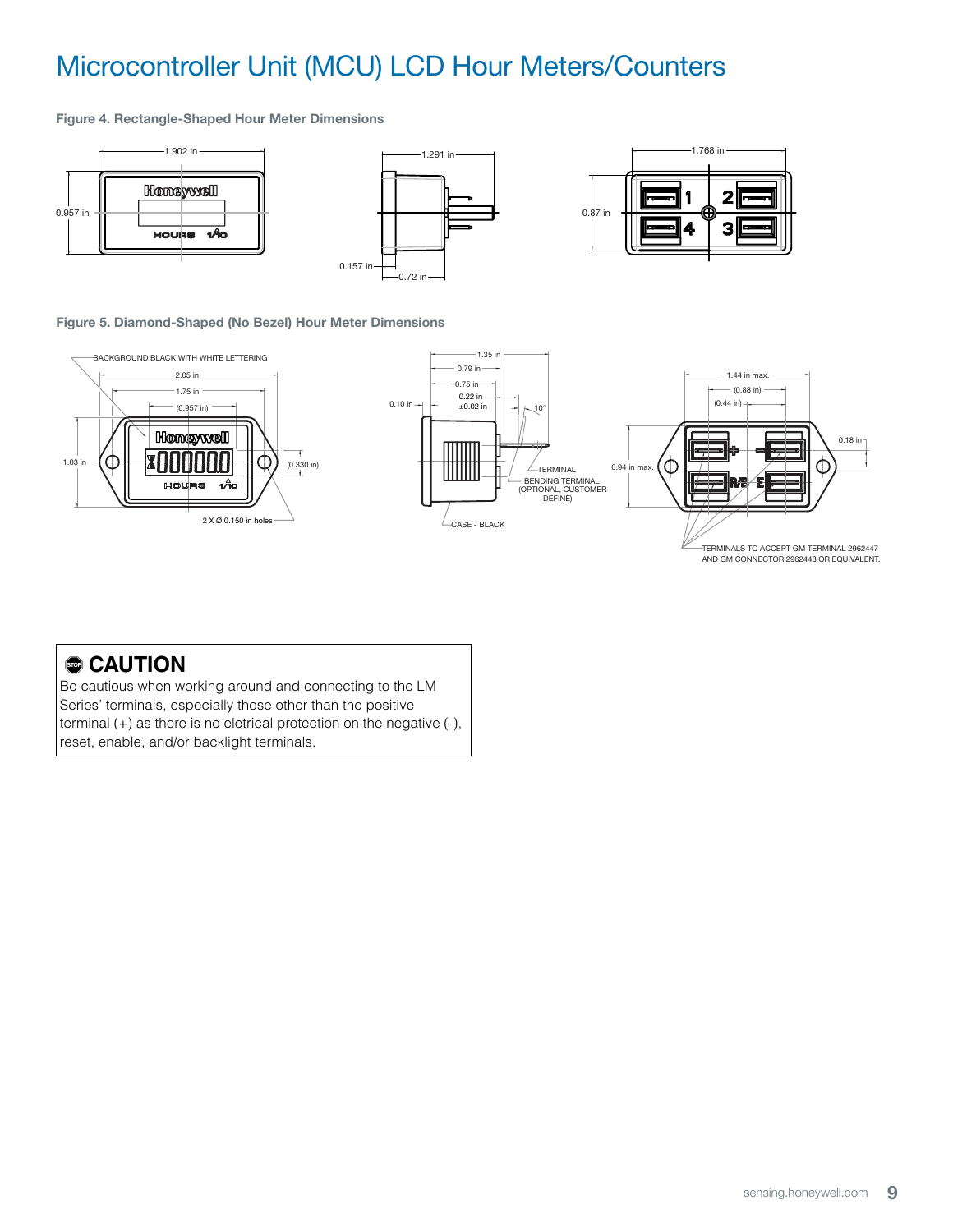Figure 6. LM Series Mounting and Fasteners (if applicable)



TORQUE NUTS TO 5 IN.LB. MAX TO SECURE HOURMETER INTO PANEL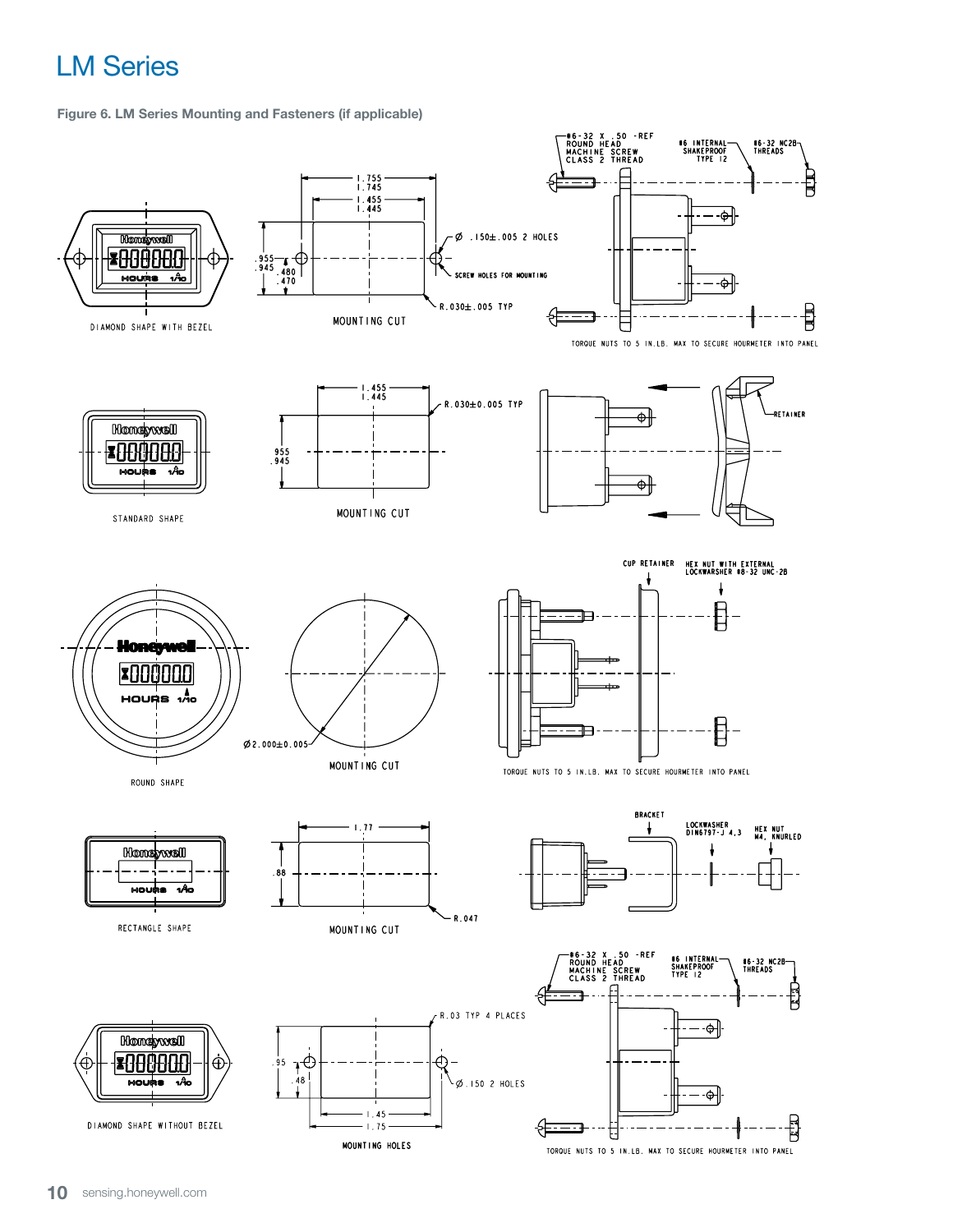## Microcontroller Unit (MCU) LCD Hour Meters/Counters

### ADDITIONAL INFORMATION

The following associated literature is available on the Honeywell web site at sensing.honeywell.com:

- Product installation instructions
- Product range guide
- Product line guide
- Product application-specific information
	- Case study: True time stamp hour meters
	- Industrial product line card
	- Application note: Sensors and switches for potential medical applications
	- Application note: Sensors and switches in front loaders
	- Application note: Sensors and switches in mobile cranes
	- Appilcation note: Sensors and switches in oxygen concentrator applications

### **AWARNING** PERSONAL INJURY

DO NOT USE these products as safety or emergency stop devices or in any other application where failure of the product could result in personal injury.

Failure to comply with these instructions could result in death or serious injury.

### **AWARNING** MISUSE OF DOCUMENTATION

- The information presented in this product sheet is for reference only. Do not use this document as a product installation guide.
- Complete installation, operation, and maintenance information is provided in the instructions supplied with each product.

Failure to comply with these instructions could result in death or serious injury.

### WARRANTY/REMEDY

Honeywell warrants goods of its manufacture as being free of defective materials and faulty workmanship. Honeywell's standard product warranty applies unless agreed to otherwise by Honeywell in writing; please refer to your order acknowledgement or consult your local sales office for specific warranty details. If warranted goods are returned to Honeywell during the period of coverage, Honeywell will repair or replace, at its option, without charge those items it finds defective. The foregoing is buyer's sole remedy and is in lieu of all other warranties, expressed or implied, including those of merchantability and fitness for a particular purpose. In no event shall Honeywell be liable for consequential, special, or indirect damages.

While we provide application assistance personally, through our literature and the Honeywell website, it is up to the customer to determine the suitability of the product in the application.

Specifications may change without notice. The information we supply is believed to be accurate and reliable as of this printing. However, we assume no responsibility for its use.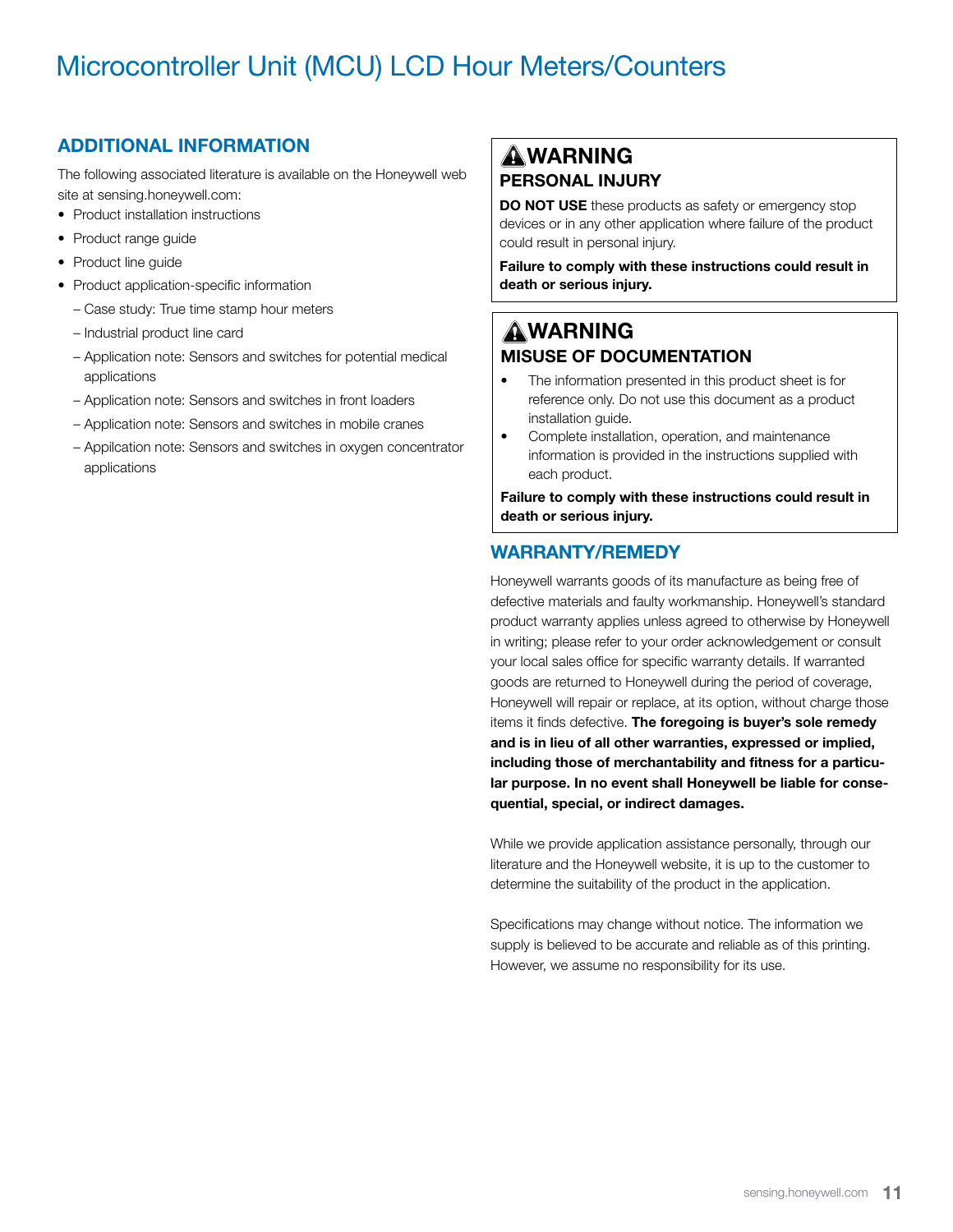#### Find out more

Honeywell serves its customers through a worldwide network of sales offices, representatives and distributors. For application assistance, current specifications, pricing or name of the nearest Authorized Distributor, contact your local sales office.

To learn more about Honeywell's sensing and control products, call +1-815-235-6847 or 1-800-537-6945, visit sensing.honeywell.com, or e-mail inquiries to info.sc@honeywell.com

Sensing and Control Honeywell 1985 Douglas Drive North Golden Valley, MN 55422 honeywell.com

# **Honeywell**

006178-4-EN IL50 GLO April 2015 Copyright © 2015 Honeywell International Inc. All rights reserved. ®Makroblend is a registered trademark of Bayer Aktiengesellschaft ®Lexan is a registered trademark of GE Plastics